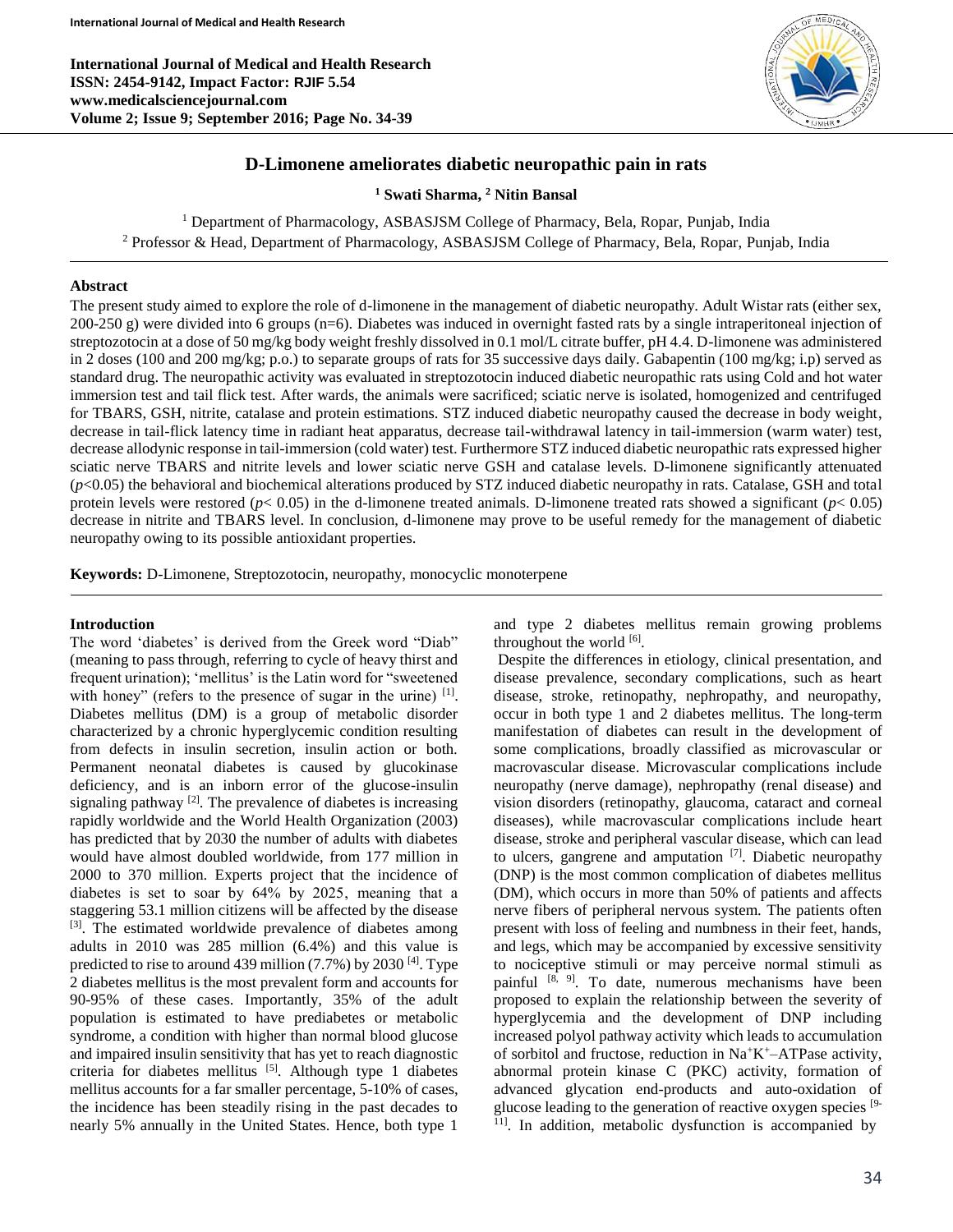vascular deficiency and nerve hypoxia, which may contribute to nerve fiber loss and injury in diabetes. Based on these studies, various therapeutic agents including aldose reductase inhibitors (ARIs), anti-oxidants, selective PKC inhibitors, and neurotrophic factors have been used to improve peripheral nerve dysfunction in diabetic animals and patients [10].

D-limonene (1-methyl-4-(1-methylethenyl) cyclohexane) is a monocyclic monoterpene that is mainly present in the citrus essential oils with lemon-like odors [12]. d-limonene is listed in the Code of Federal Regulations as generally recognized as safe (GRAS) as a flavouring agent and is used in common foods such as fruit juices, soft drinks, baked foods, ice-cream and desserts. In humans, d-limonene has demonstrated low toxicity after repeated dosing for upto1 year<sup>12</sup>. It is found in essential oils of many plants including lemons, oranges, grapefruit, caraway, dill, bergamot, peppermint, spearmint, grasses and tomatoes  $[13]$ . D-limonene is reported to have a number of pharmacological effects including antioxidant [14], chemopreventive [15], anti-carcinogenic properties [16], antihyperglycemic <sup>[17]</sup>, hypolipidemic <sup>[18]</sup>, anti- inflammatory <sup>[19]</sup> and antimicrobial efficacies  $[20]$ . However, no sufficient studies have been carried out to explore the role of d-limonene as in the treatment of diabetic neuropathy, to best of our knowledge. Therefore, the present study aims at investigating the potential of monocyclic monoterpene d-limonene in experimental diabetic neuropathy in rats.

## **Materials and methods**

Adult Wistar rats (either sex), weighing between 200-250 g, were procured from the CPCSEA registered approved breeder. The animals were kept in quarantine section till monitoring of health status of animals and subsequently transferred to the housing area. Animals were housed in polypropylene cages with dust free rice husk as a bedding material and maintained under standard laboratory conditions with controlled temperature (23  $\pm$  2°C), humidity (40  $\pm$  10%) and natural (12 h each) light-dark cycle. The animals were fed with standard rodent pellet diet (Ashirwad Industries, Mohali) and water *ad libitum.* The experiment was carried out between 09:00 and 18:00 h. The care of laboratory animals was done following the guidelines of CPCSEA, Ministry of Forests & Environment, Government of India.

## **Drugs and chemicals**

D-limonene was procured from Himedia. Streptozotocin was purchased from SRL, Mumbai. Gabapentin was purchased from Alaina Pharma Company. DTNB, thiobarbituric acid purchased was from Himedia laboratories, Mumbai. Reduced glutathione, 5, 5′-dithiobis (2-nitrobenzoic acid), bovine serum albumin, tris-buffer, sucrose, trichloroacetic acid, citric acid monohydrate, sodium nitrate, copper sulfate, sodium potassium tartarate, tri-sodium citrate, sodium hydroxide procured from Hi-media.

### **Induction of diabetic neuropathy**

Diabetes was induced in overnight fasted rats by intraperitoneal injection of streptozotocin (SRL, Mumbai) at a dose of 50 mg/kg body weight freshly dissolved in 0.1 mol/L citrate buffer, pH 4.4. The plasma glucose was measured after 4 days of streptozotocin injection, the blood samples were collected via retro-orbital plexus technique using heparinized capillary glass tubes. Animals showing plasma glucose more than 250 mg/dl were included in the study and were maintained for 7 weeks (49 days) for induction of diabetic neuropathy studies. Control rats received equal volume of citrate buffer [21].

# **Experimental design**

Preventive treatment was started 14 days after the streptozotocin injection with d-limonene (100 and 200 mg/kg; p.o. for 5 weeks). The doses of d- limonene were selected on the basis of literature reports and terminated at  $49<sup>th</sup>$  day (7<sup>th</sup>) week) [21, 22].

- **Group 1- (Normal Control):** Rats were handled gently without any stress for 14 days. After that on  $15<sup>th</sup>$  day saline was given orally to rats for 35 successive days. On 49<sup>th</sup> day behavioural studies were carried out.
- **Group 2- (DL200 per se):** Rats were handled gently without any stress for 2 weeks (14 days). D-limonene (200 mg/kg; p.o.) was started at  $3<sup>rd</sup>$  week (15<sup>th</sup> day) upto 7<sup>th</sup> week ( $49<sup>th</sup>$  day). On  $49<sup>th</sup>$  day behavioural studies were carried out.
- **Group 3- (STZ Control):** Streptozotocin (50 mg/kg; i.p) dissolved in citrate buffer pH 4.4, was administered. After 2 weeks, saline was given daily to rats for 35 days. On 49<sup>th</sup> day behavioural studies were carried out.
- **Group 4- (STZ + DL100):** Streptozotocin (50 mg/kg; i.p) was administered to rats. D-limonene (100 mg/kg; p.o.) was started at 3<sup>rd</sup> week (15<sup>th</sup> day) of STZ administration upto  $7<sup>th</sup>$  week (49<sup>th</sup> day). On 49<sup>th</sup> day behavioural studies were carried out.
- **Group 5- (STZ + DL200):** Streptozotocin (50 mg/kg; i.p) was administered to rats. D-limonene (200 mg/kg; p.o.) was started at  $3<sup>rd</sup>$  week  $(15<sup>th</sup>$  day) of STZ administration upto  $7<sup>th</sup>$  week (49<sup>th</sup> day). On 49<sup>th</sup> day behavioural studies were carried out.
- **Group 6- (STZ + Gaba):** Streptozotocin (50 mg/kg; i.p) was administered to rats. Gabapentin (100 mg/kg) was injected i.p. daily to rats for 35 successive days started from  $3<sup>rd</sup>$  week (15<sup>th</sup> day) of STZ administration upto 7<sup>th</sup> week (49<sup>th</sup> day). On 49<sup>th</sup> day behavioural studies were carried out.

On  $49<sup>th</sup>$  day, the animals were subjected to tail-flick test  $^{[23]}$ , tail-immersion (warm water) test  $24$ , and tail-immersion (cold water) test  $^{[25]}$ . The animals were sacrificed by decapitation on 49<sup>th</sup> day sciatic nerve was isolated for estimating TBARS<sup>[26]</sup>. GSH<sup>[27]</sup>. Catalase<sup>[28]</sup> and nitrite levels<sup>[29]</sup>.

## *Estimation of blood glucose level*

Blood was collected from retro-orbital of rats for the determination of the blood glucose levels. After the sample collection the blood glucose was determined by Accu-Check Active Strips.

## *Tail flick test*

Acute nociception was induced by tail flick apparatus. Briefly, each rat placed in a restrainer and the tail flick latency was determined by placing the tail of rats near to red hot wire and the time taken to remove the tail from the noxious thermal stimulus. Cut off time was kept at 10-12 sec for each animal, 2 to 3 recordings were made at an interval of 15 min; the mean value was used for statistical analysis [23].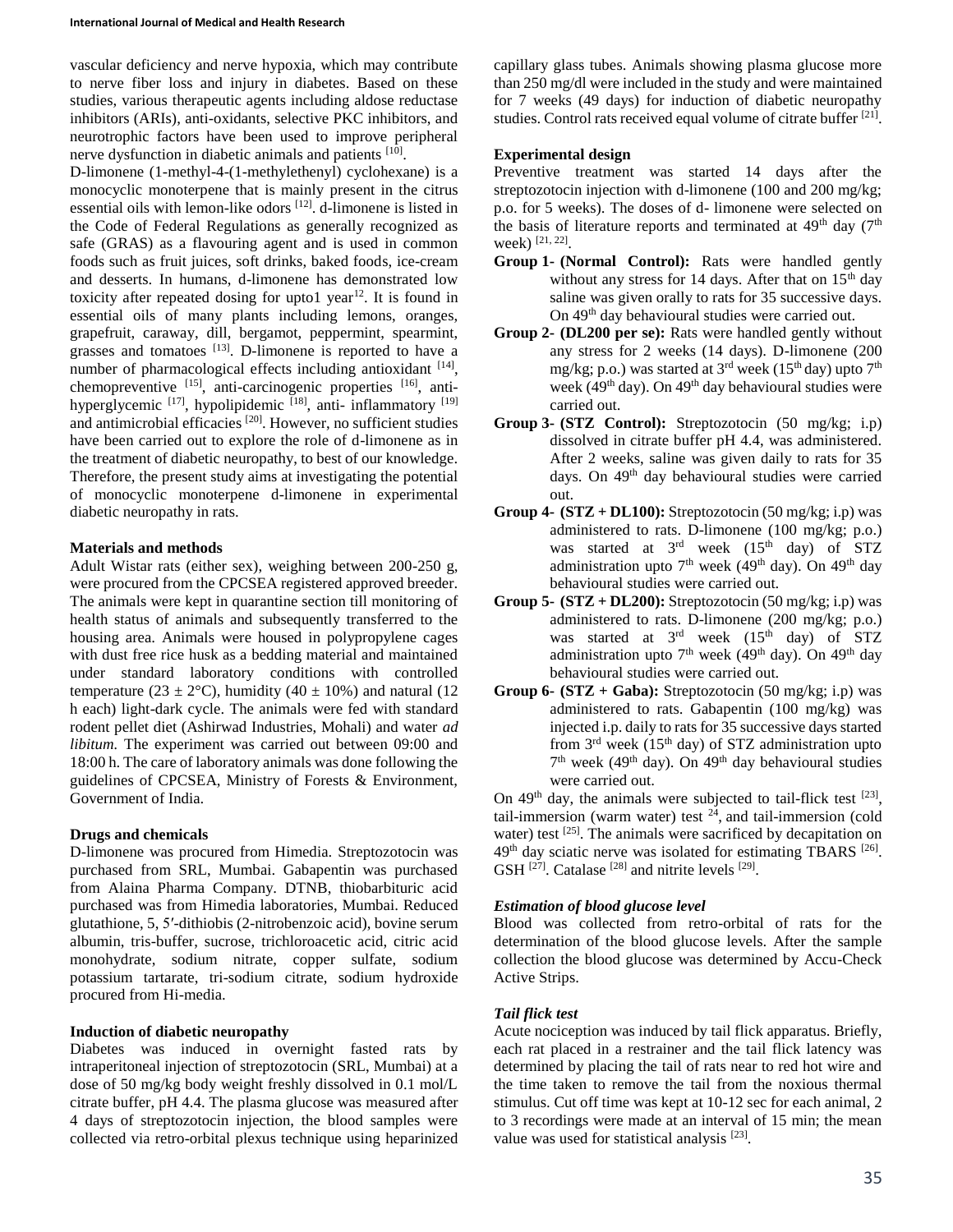## *Tail-immersion (warm water) test*

The animals were trained for 3 days prior to test. Rat tail was immersed in hot  $(52 \pm 0.5^{\circ}C)$  water and the tail flick response latency (withdrawal response) or any signs of struggle were observed as the end point response. Cut off time was kept at 15 sec. The shortening time of withdrawal of tail indicates hyperalgesia. The test was repeated 3 times within 30 min and mean is taken as final response <sup>[24]</sup>.

# *Tail-immersion (cold water) test*

Rat tail was immersed in cold  $(10 \pm 0.5^{\circ}c)$  water and the tail flick response latency (withdrawal response) or any signs of struggle were observed as the end point response. Cut off time was kept at 15 sec. The shortening of tail withdrawal time indicates hyperalgesia. The test was repeated 3 times within 30 min and mean is taken as final response [25].

## **Statistical analysis**

All the results are expressed as Mean  $\pm$  SEM. The data of all the groups were analyzed by one-way ANOVA followed by Tukey's test using software Graph Pad Prism 6 (Graph Pad Software Inc., USA). A value of P<0.05 was considered to be significant.

# **Results**

## **Effect of d-limonene on Blood Glucose level**

Blood glucose level was significantly  $(p< 0.05)$  high in 7 weeks diabetic rats (STZ control) as compared to normal control. Administration of DL100 and DL200 for 35 days significantly  $(p< 0.05)$  decreases the plasma glucose level of diabetic rats. DL when administered at a dose of 200 mg/kg; p.o. to normal rats showed no statistical significant effect on blood glucose level. (Table no.1)

**Table 1:** Effect of d-limonene on Blood Glucose level of rats

| <b>Groups</b>      | <b>Treatment</b>                              | Conc. $(mg/dL)$                |
|--------------------|-----------------------------------------------|--------------------------------|
| Normal Control     | Vehicle treated                               | $83.166 \pm 9.537$             |
| DL200 per se       | 200 mg/kg; p.o. for 35 days                   | $88.333 \pm 1.966$             |
| <b>STZ Control</b> | $50 \text{ mg/kg}$ ; i.p.                     | $492.33 \pm 11.201^{\text{a}}$ |
| $STZ + DL100$      | 50 mg/kg; i.p. $+100$ mg/kg; p.o. for 35 days | $419 + 19.718^b$               |
| $STZ + DL200$      | 50 mg/kg; i.p. $+200$ mg/kg; p.o. for 35 days | $459 \pm 17.0293^{\rm b}$      |
| $STZ + Gaba$       | 50 mg/kg; i.p. $+100$ mg/kg; i.p. for 35 days | $509.8333 \pm 15.393^b$        |

### **Effect of d-limonene on Tail flick latency in rats**

Administration of STZ caused the induction of diabetic neuropathy which resulted in reduction in nociceptive threshold when compared to normal control group ( $p < 0.05$ ). This deficit in tail flick response latency was significantly (p<0.05) reversed on treatment with DL100 and DL200 for 35

days (started 15 days after STZ injection) as compared to STZ control group. The administration of gabapentin significantly lessened the STZ induced nociceptive threshold. However dlimonene when administered at a dose of 200 mg/kg; p.o. to normal rats showed no statistical significant effect on tail flick latency. (Figure 1)



**Fig 1:** Effect of d-limonene on Radiant Tail flick latency in rats

Values are represented as mean  $\pm$  S.E.M. <sup>a</sup> denotes p< 0.05 compared to Normal Control and STZ control;  $\frac{b}{c}$  denotes p< 0.05 compared to STZ Control (one way ANOVA followed by Tukey's test).

## **Effect of d-limonene on Tail-immersion (warm water) test in rats**

STZ induced diabetic neuropathy resulted in significant development of hot allodynia after 49 days as compared to

normal control group in a significant manner ( $p < 0.05$ ). DL100 and DL200 treatment significantly  $(p< 0.05)$  increased the tailwithdrawal latency as compared to STZ control group. The administration of gabapentin significantly lessened the development of STZ induced Hot Allodynia. However dlimonene when administered at a dose of 200 mg/kg; p.o. to normal rats showed no statistical significant effect on tailwithdrawal latency. (Figure 2).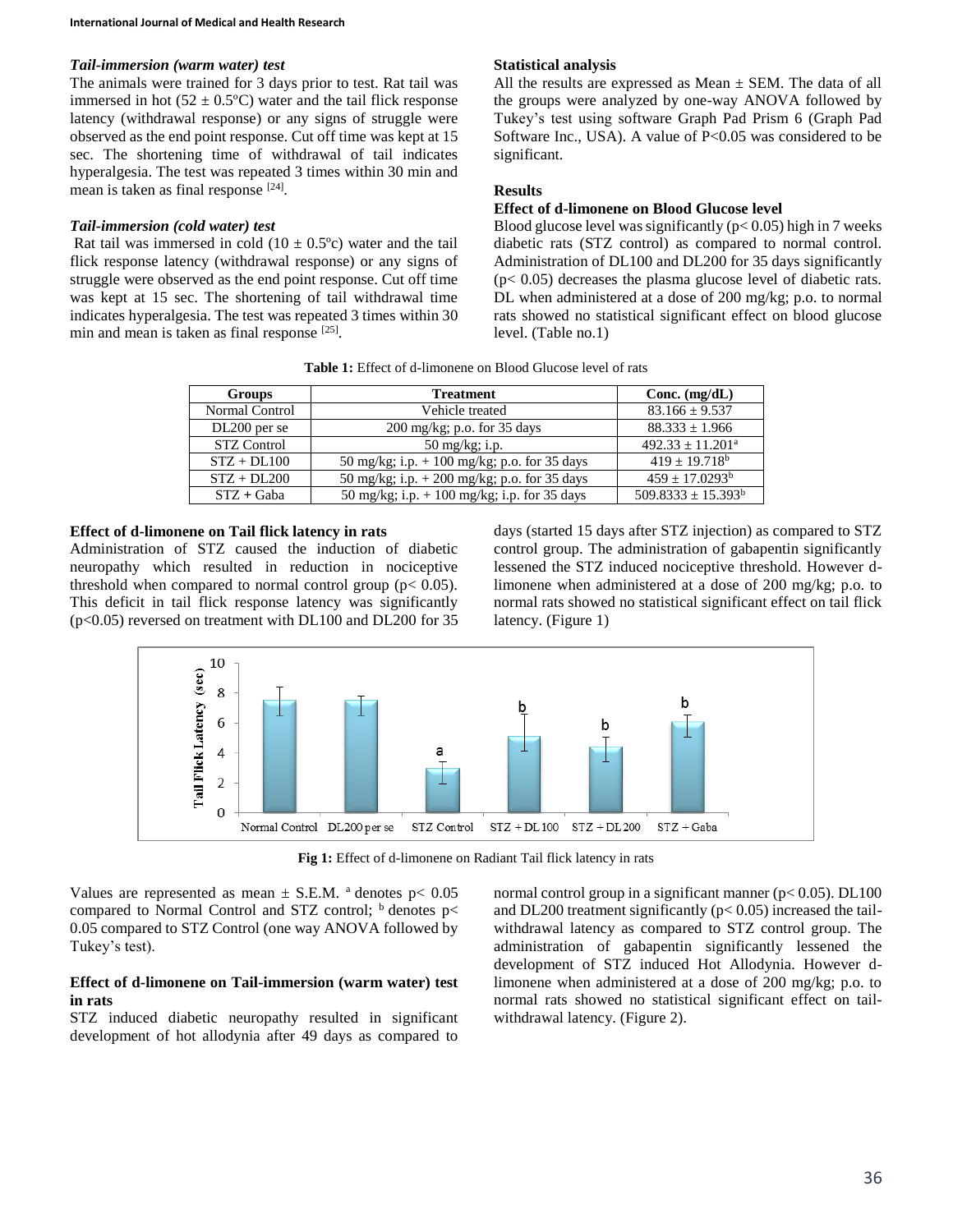

**Fig 2:** Effect of d-limonene on Tail-immersion (warm water) test in rats

Values are represented as mean  $\pm$  S.E.M. <sup>a</sup> denotes p $< 0.05$ compared to Normal Control and STZ control;  $<sup>b</sup>$  denotes p<</sup> 0.05 compared to STZ Control (one way ANOVA followed by Tukey's test).

# **Effect of d-limonene on Tail-immersion (cold water) test on rats**

STZ administration to rats resulted in development ( $p < 0.05$ ) of cold allodynia (decrease the allodynic response) as

compared to control group after. DL100 and DL200 administration for 35 days (started 15 days after STZ injection) significantly  $(p<0.05)$  attenuated the development of cold allodynia as compared to STZ control group. The administration of gabapentin significantly lessened the STZ induced cold allodynia. However d-limonene when administered at a dose of 200 mg/kg; p.o. to normal rats showed no statistical significant effect. (Figure 3)



**Fig 3:** Effect of d-limonene on Tail-immersion (cold water) test in rats

Values are represented as mean  $\pm$  S.E.M. <sup>a</sup> denotes p $< 0.05$ compared to Normal Control and STZ control;  $\frac{b}{c}$  denotes p< 0.05 compared to STZ Control (one way ANOVA followed by Tukey's test).

# **Effect of d-limonene on Loco-motor Activity in rats**

STZ administration in rats resulted in significant decrease in loco-motor activity after 49 days as compared to normal control group ( $p < 0.05$ ). However, both DL100 and DL200

treatments for 35 days (started 15 days after STZ injection) to STZ treated rats significantly ( $p < 0.05$ ) improves the reduction in loco-motor activity when compared to STZ control group. The administration of gabapentin significantly improves STZ induced decrease in loco-motor activity. However d-limonene when administered at a dose of 200 mg/kg; p.o. to normal rats showed no statistical significant effect on actophotometer scoring. (Figure 4)



**Fig 4:** Effect of d-limonene on Loco-motor activity in rats

Values are represented as mean  $\pm$  S.E.M. <sup>a</sup> denotes p $< 0.05$ compared to Normal Control and STZ control;  $\frac{b}{c}$  denotes p< 0.05 compared to STZ Control (one way ANOVA followed by Tukey's test).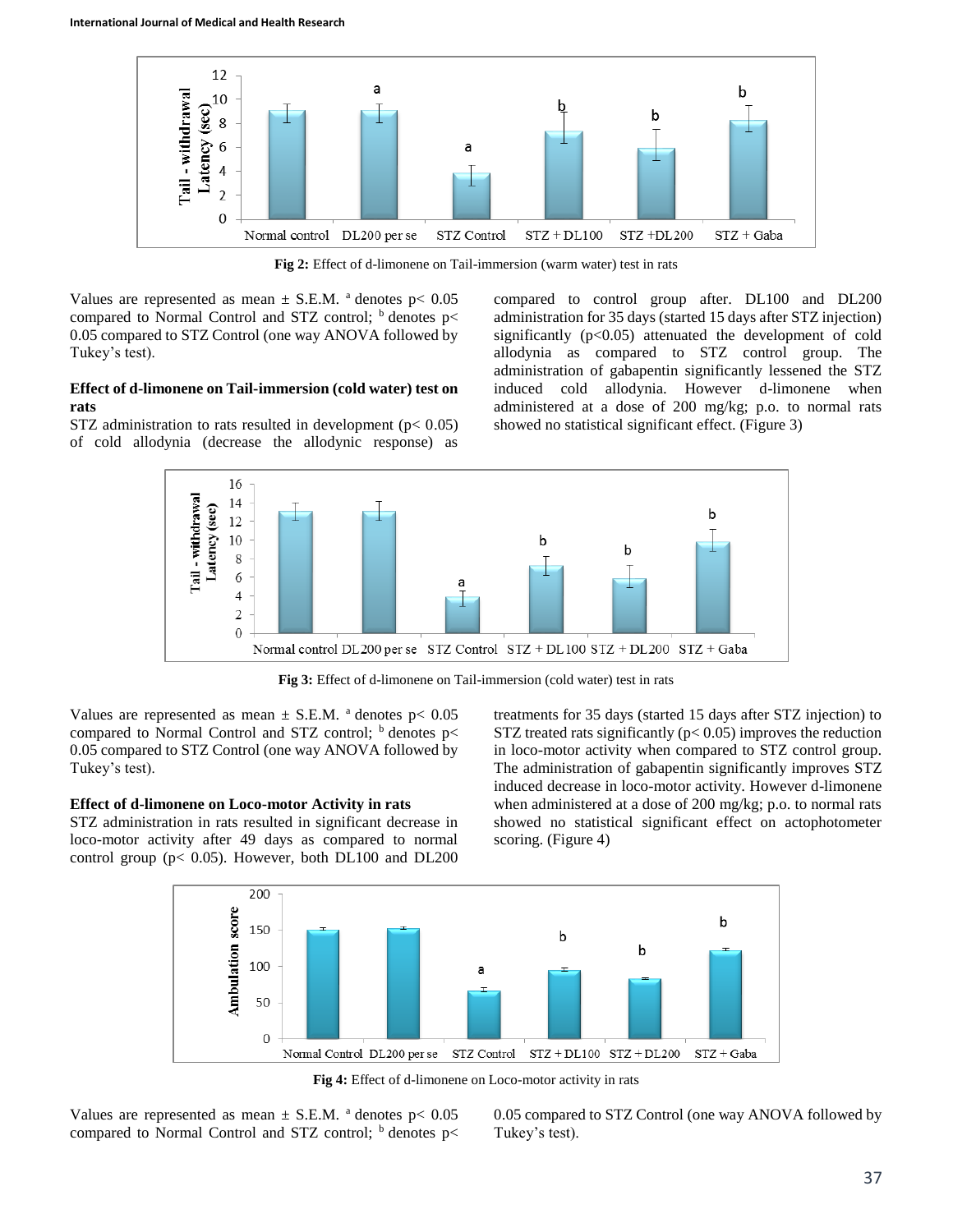## **Effect of d-limonene on sciatic nerve TBARS, Nitrite, GSH and Catalase levels**

The induction of diabetic neuropathy in rats resulted in significantly  $(p<0.05)$  higher levels of TBARS and nitrite however lower level of GSH and catalase in sciatic nerve in 7 weeks diabetic rats (STZ control) as compared to normal control. Both DL100 and DL200 treatment for 35 days (started

15 days after STZ injection) significantly decreases ( $p < 0.05$ ) the elevated level of TBARS and nitrite however increases the level of GSH and catalase as compared to STZ control group. However, administration of gabapentin for 35 days has significantly decreased ( $p$ < 0.05) the TBARS and nitrite level however increases the GSH level and catalase activity in STZ induced diabetic neuropathy.

| <b>Treatment</b> | TBARS (µM/ml)              | $GSH(\mu M/ml)$              | Nitrite $(\mu M/ml)$ | Catalase (units/mg of protein |
|------------------|----------------------------|------------------------------|----------------------|-------------------------------|
| Normal Control   | $10.614 \pm 1.325$         | $95.798 \pm 2.229$           | $17.88 \pm 2.453$    | $0.7566 \pm 0.0136$           |
| $DL200$ per se   | $9.843 \pm 1.143$          | $96.355 \pm 2.281$           | $16.13 \pm 2.513$    | $0.82 \pm 0.01095^{\text{a}}$ |
| STZ Control      | $29.13 \pm 1.44^{\circ}$   | $40.64 + 1.737$ <sup>a</sup> | $29.71 + 3.41^a$     | $0.351 \pm 0.0231^{\text{a}}$ |
| $STZ + DL100$    | $18.635 \pm 2.670^{\circ}$ | $79.26 \pm 1.493^b$          | $23.89 \pm 3.02^b$   | $0.528 \pm 0.01169^{\circ}$   |
| $STZ + DL200$    | $21.73 \pm 2.025^{\circ}$  | $69.232 \pm 2.0713^b$        | $24.10 \pm 1.76^b$   | $0.435 + 0.01643^b$           |
| $STZ + Gaba$     | $12.166 \pm 1.192^b$       | $80.49 \pm 0.2578^{\circ}$   | $18.77 \pm 0.29^b$   | $0.67 \pm 0.0252^{\rm b}$     |

**Table 2:** Effect of d-limonene on levels oxidative stress parameters

Values are expressed as mean  $\pm$  S.E.M by one way ANOVA followed by Tukey's Test.

## **Discussion**

Diabetic neuropathy was successfully induced in Wistar rats, 49 days after administration of streptozotocin. These diabetic rats showed development of thermal and cold hyperalgesia as indicated by decrease in tail withdrawal latency, allodynic response and reduction in nociceptive threshold as compared to normal rats. This was accompanied by decrease in locomotor activity and tail flick latency assessed by performance on actophotometer and radiant heat tail flick apparatus respectively in STZ control as compared to treatment group. These findings are in agreement with the previous studies which reported the induction of neuropathic pain by intraperitoneal administration of streptozotocin<sup>[21, 30]</sup>. The administration of DL100 and DL200 to rats for 35 days prevented the development of thermal and cold hyperalgesia. This is observable from reduced tail flick latency (in analgesiometer test), tail-withdrawal latency (in warm water and cold water tests) compared to the diabetic neuropathy control rats. In the present study, the diabetic rats showed increased oxidative damage in the sciatic nerve due to excessive hyperglycaemia which is indicated by higher TBARS, nitrite levels and lower reduced glutathione levels and catalase activity. Previous studies also elucidated a clear correlation between prolonged chronic hyperglycaemia and oxidative stress in diabetic rats  $[31, 32]$ . This enhanced oxidative stress causes lipid peroxidation during diabetes and endogenous defences rendered insufficient to neutralize the reactive oxidative species. The same has been observed in the present study as higher TBARS and nitrite levels indicates enhanced lipid peroxidation, lower GSH levels and catalase activity indicates limited endogenous antioxidant defence substances to arrest the oxidative damage. DL100 and DL200 administration for 35 days ameliorated the rise of TBARS and nitrite levels. Furthermore, DL treated groups expressed higher levels of GSH and catalase activity as compared to diabetic control rats. Previous studies have also demonstrated that the effect of d-limonene reduces the oxidative stress in STZinduced diabetic rats by decreasing lipid peroxidation and sparing the activities of antioxidant enzymes  $[22]$ . Furthermore, it is also demonstrated that limonene protected the cells to the oxidative stress induced by exogenous addition of  $H_2O_2$  [33].

The important roles played by oxidative stress in mediating diabetic neuropathy (DN) cannot be overemphasized and occupied the mainstream in the search for an efficient and

efficacious treatment of nerve dysfunction in diabetes within the past decade  $[34]$  increasingly large number of antioxidants viz. shown vitamin A, C, and E, curcumin, α-lipoic acid, melatonin, acetyl-L-carnitine, and flavonoids have shown benefits in experimental animal models of DN [35-36]. At present, no antioxidant treatment has been approved by the United States Food and Drug Administration for DN although α-lipoic acid, which seems to be the leading antioxidant in clinical trials, has been approved in some European countries [37]. Generally, antioxidants work to achieve two main goals: reduce the harmful effects of free radicals either by preventing their formation or by scavenging and inactivating them or boost the natural defense systems by inducing the activities of antioxidant enzymes and regenerating other proteins involved in antioxidant pathways  $[37]$ . On the basis of above discussion, it may be concluded that d-limonene may have exert its effect in diabetic neuropathy rats by acting as free radical scavenger and/or reduces oxidative stress by strengthening the antioxidant defense system.

## **References**

- 1. Patel DK, Kumar R, Laloo D, Hemalatha S. Diabetes mellitus: an overview on its pharmacological aspects and reported medicinal plants having antidiabetic activity. Asian Pac J Trop Biomed. 2012; 2(5):411-420.
- 2. Njolstad PR, Sagen JV, Bjorkhaug L, Odili S, Shehadeh N, Bakry D *et al*. Permanent neonatal diabetes caused by glucokinase deficiency: inborn error of the glucose-insulin signaling pathway. Diabetes. 2003; 52(11):2854-60.
- 3. Rowley WR, Bezold C. Creating public awareness: state 2025 diabetes forecasts. Popul Health Manag. 2012; 15(4):194-200.
- 4. Shaw JE, Sicree RA, Zimmet PZ. Global estimates of the prevalence of diabetes for 2010 and 2030. Diabetes Res Clin Pract. 2010; 87(1):4-14.
- 5. Jack MM, Wright DE. The role of advanced glycation endproducts and glyoxalase I in diabetic peripheral sensory neuropathy. Transl Res. 2012; 159(5):355-365.
- 6. Van Belle TL, Coppieters KT, Von Herrath MG. Type 1 diabetes: etiology, immunology, and therapeutic strategies. Physiol Rev. 2011; 91(1):79-118.
- 7. Brahmachari G. 6 Bio-flavonoids with promising antidiabetic potentials: a critical survey. Opportunity,